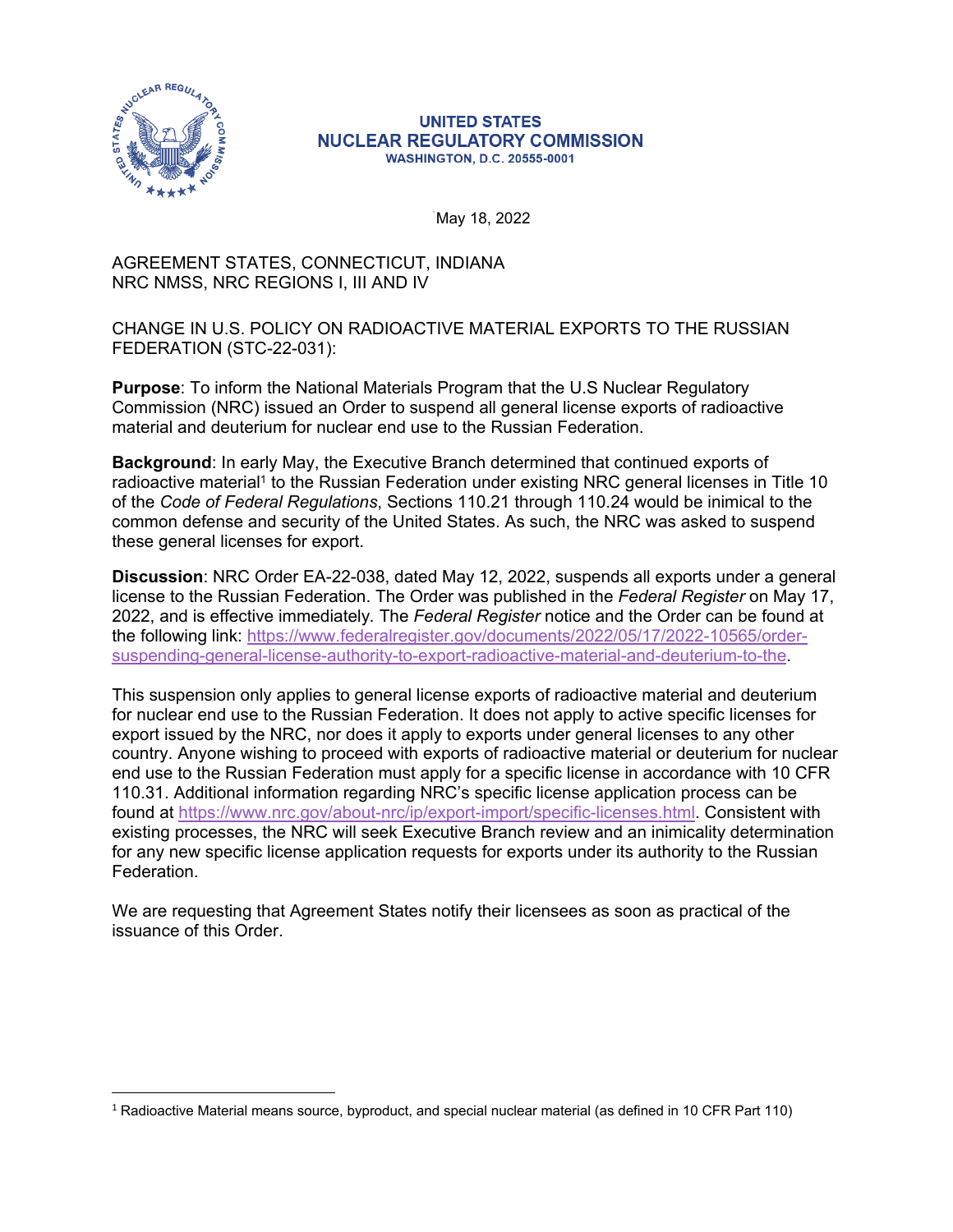If you have any questions regarding this communication, please contact the individuals named below:

POINT OF CONTACT: Duncan White EMAIL: [duncan.white@nrc.gov](mailto:duncan.white@nrc.gov) TELEPHONE: 301-415-2598

POINT OF CONTACT: Janelle Jessie EMAIL: [janelle.jessie@nrc.gov](mailto:janelle.jessie@nrc.gov) TELEPHONE: 301-415-6775

POINT OF CONTACT: Maria Arribas-Colon EMAIL: [maria.arribas-colon@nrc.gov](mailto:maria.arribas-colon@nrc.gov) TELEPHONE: 301-415-6026

Signed by Anderson, Brian on 05/18/22

Brian C. Anderson, Chief State Agreement and Liaison Programs Division of Materials Safety, Security, State, and Tribal Programs Office of Nuclear Material Safety and Safeguards